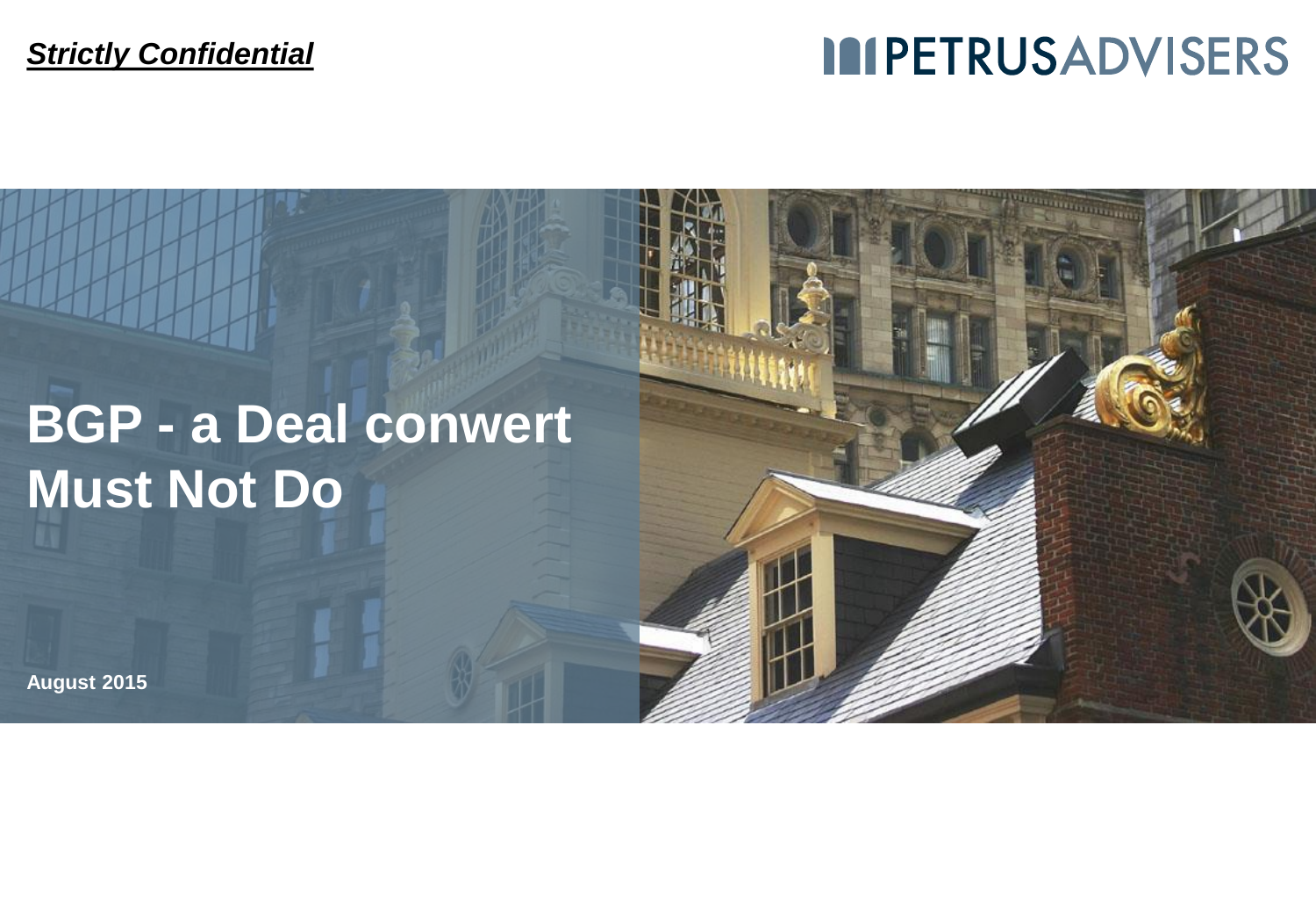#### **MPETRUSADVISERS**

#### **Governance**

- The new Administrative Board has been in place for less than 2 months
- Two of four Administrative Board seats are under legal challenge; none of the Board members is currently registered in the Commercial Register (Firmenbuch)
- Several law suits are under way to challenge the June AGM and the noncompliance with calling an EGM
- Apparently, no formal Administrative Board approval was in place to hire advisers and perform diligence on BGP
	- Phillip Burns called banks before 22 June 2015 and appears to have mandated them
	- This resulted in relationship issues with conwert's lead advisor
- Timing and progress of the transaction point towards exclusivity having been signed in mid July
- conwert currently has no CEO and/or COO and is run by CFO Thomas Doll
	- Wolfgang Beck is starting only on 1 September 2015

**Formally and factually, conwert is not in a position to make a transformational acquisition without incurring legal risks**

**Significant legal question marks arise around the role of Phillip Burns, a simple "member" of the Administrative Board**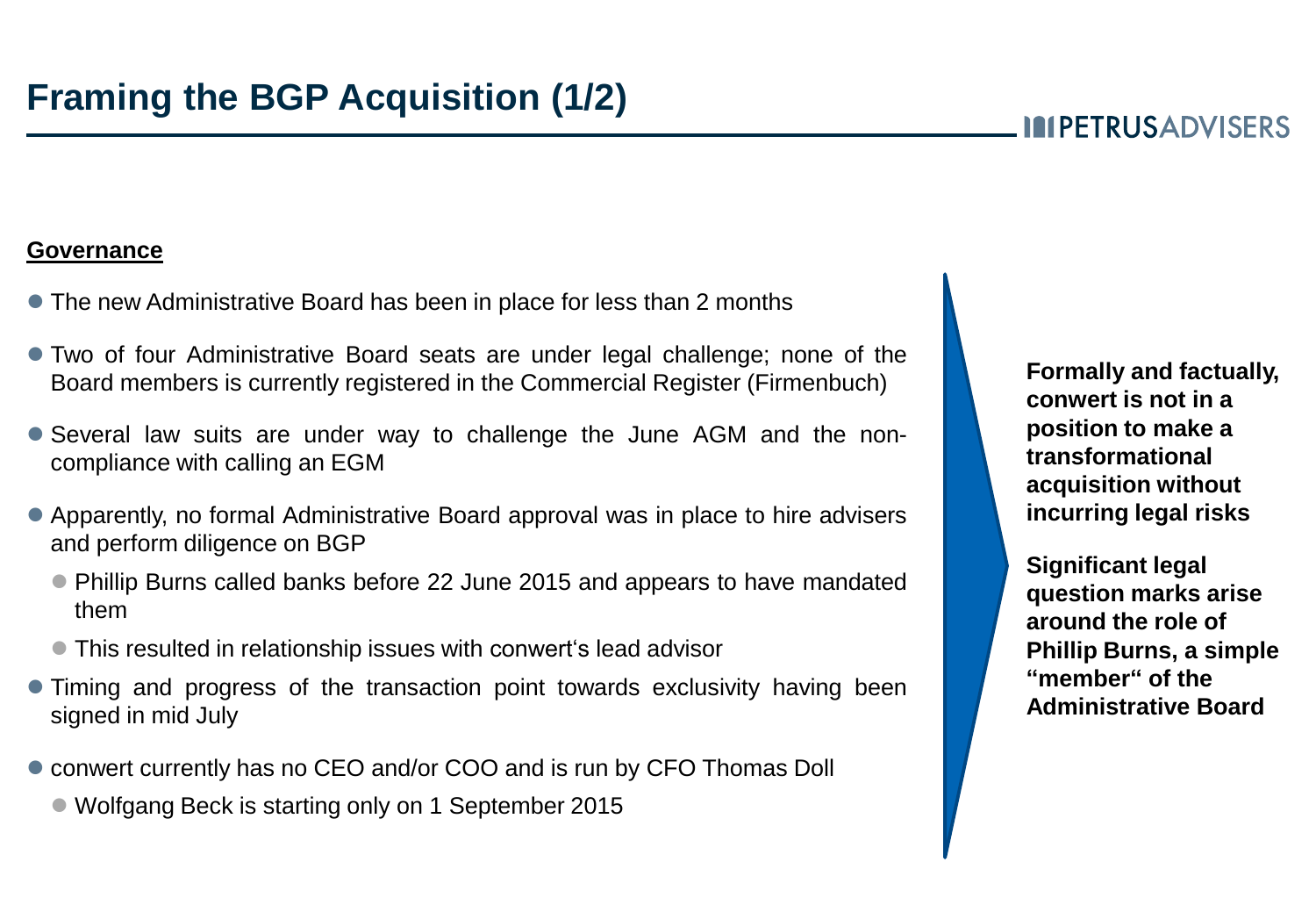### **Framing the BGP Acquisition (2/2)**

#### **Refinancing & Revaluation**

- Current LTV is shown by conwert at 52.4%
- Refinancing of conwert apparently well under way including a potential bond to be issued
	- Declared goal is to reduce financing costs by more than 100bps from nearly 4% at the moment
	- **Targeted debt level post refinancing is 50%**
- Against the market trend (see e.g. recent DW announcement), conwert has still not re-evaluated its properties
	- Substantial risk that GAV is under-valued

#### **Valuation Context**

- Due to a lack of investor trust and weak cash generation / dividend yield, conwert is trading at a discount of 11% to NAV vs. an average premium of 47% for its peers<sup>2</sup>
- This is despite perceived GAV revaluation potential of €250-300 million

**A transformational acquisition might derail the current re-financing efforts and will likely materialise before any GAV revaluation**

**Any issuance of new equity to finance the acquisition of BGP will be massively and unnecessarily dilutive to existing shareholders**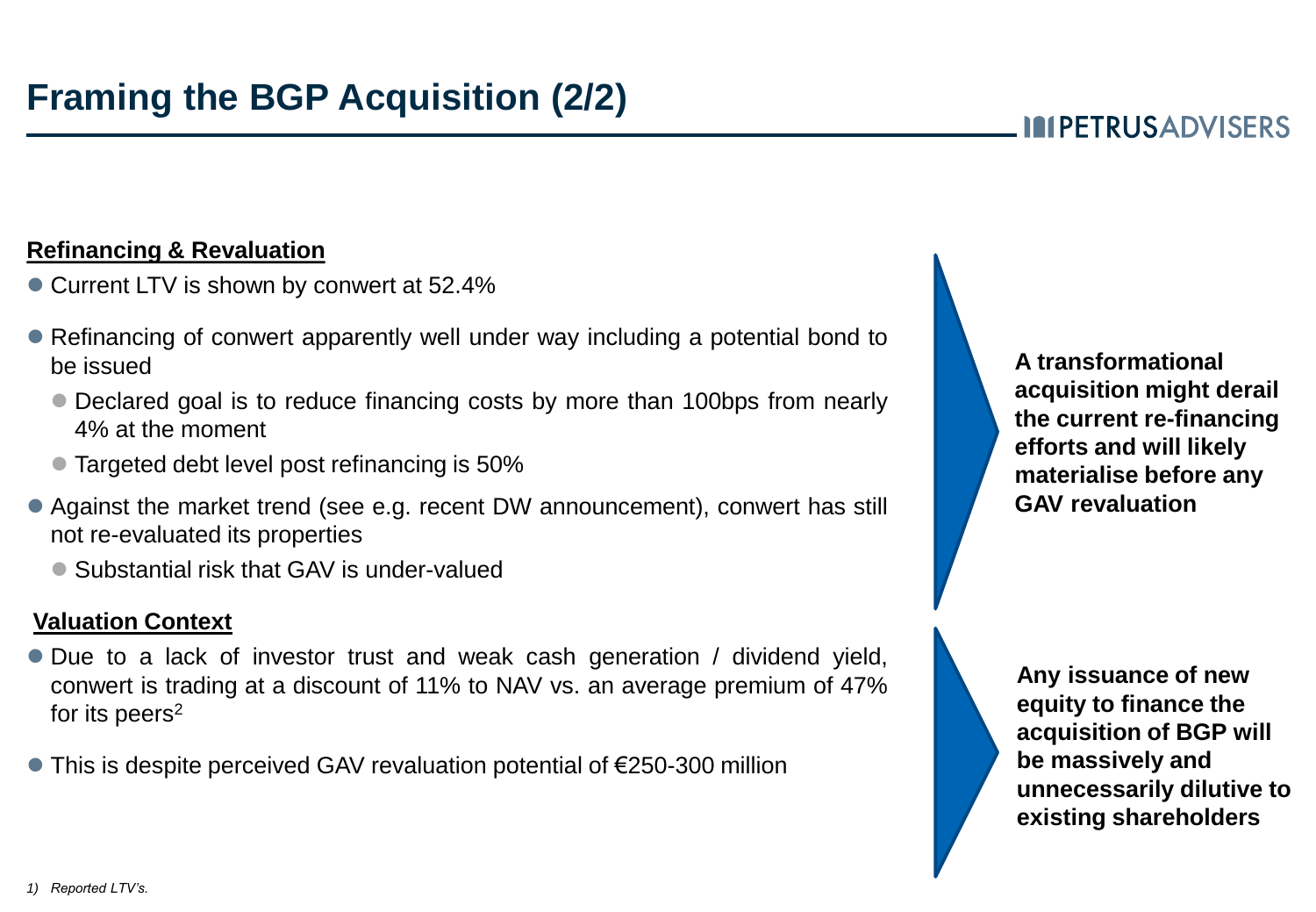**MPETRUSADVISERS** 

- $\bullet$  BGP has a  $\epsilon$ 1,140m portfolio spread throughout Germany
	- With exception of Berlin (41.6% of GAV), Cologne (7.6%), Dusseldorf (2.1%) and Munich (5.8%), the majority of the property assets are located in B and C type cities
	- Density of the portfolio appears quite low (44 cities with less than €5m GAV, i.e. less than c. 50 apartments!)
- $\bullet$  The BGP portfolio has a higher value per sqm compared to conwert ( $\epsilon$ 1,000/sqm)
	- Well above that of KWG (€780/sqm) and conwert Germany (€983/sqm) (1)
	- How could conwert buy expensively before it revalues itself properly?
	- How could conwert not prioritize buying out KWG shareholders at below NAV?
- BGP management have publicly stated they are seeking a full price above NAV<sup>(2)</sup>
	- Chairman Rod McGeoch has publicly stated he seeks more than the NAV of €700m
	- The sale is the result of a highly competitive process with 58 parties involved and a parallel IPO track

*<sup>1)</sup> For BGP and conwert data is as of Q1 2015, for KWG as of 2014FY.*

<sup>2)</sup> BGP's public response to conwert's ad-hoc notice states: "Mr McGeoch emphasised BGP's desire to only sell the portfolio for more than its net asset value of about €700m and 58 trade buvers *signed nondisclosure agreements to look at the apartments."*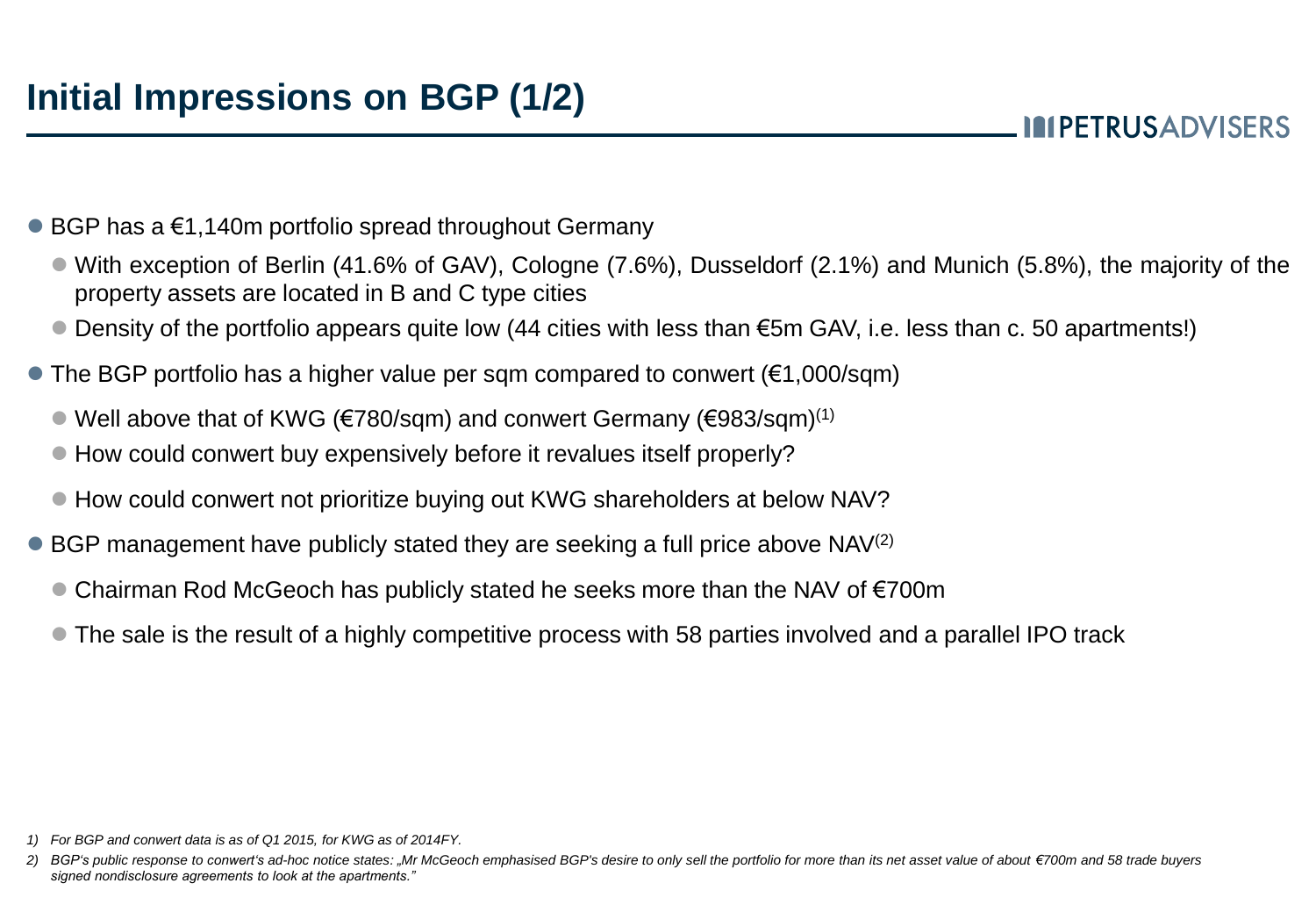- BGP has been through a significant portfolio restructuring phase including the sale of operations in other European countries as well as its former industrial and commercial properties
	- BGP has started to focus on improving the current portfolio through efficient asset management but vacancy and rent yields still need significant work
	- Only recently (2014) has BGP started to address capex needs in the core German resi portfolio (maintenance capex of c. €4-6 /sqm in 2012/2013). BGP plans to spend €112m of capex in 2014-2017 (€28m/a) vs. €15m/a in 2012-2013
	- The current capital structure is a combination of CMBS (2/3) and bank loans (1/3) and is expensive (CMBS cost is greater than 4%); we assume the CMBS facility has a CoC clause
- FFO I (€15.8m in 2014 incl. Otto II) and cash generation are consequently very low
	- $\bullet$  Yield<sup>(1)</sup> of just 2.3%, below conwert's 3.3% and KWG's 3.2%
- Synergies appear limited
	- Both companies have property management in-house
	- Assuming 20% of the combined German work-force and furthermore assuming savings of €50k/employee, synergies would be around €5m
	- Even counting lower interest costs from a refinancing of BGP as synergy would not add more than c.  $\epsilon$ 8m<sup>(2)</sup>

2) BGP shows interst cost savings of €8.3m for 2015/16 assuming a refinancing at an average interest cost of 2.05%, which is probably a lower rate than what would realistically be achievable.

*<sup>1)</sup> FFO I 2014FY / shareholders' equity Q1 2015. For BGP, we used the stated NAV of €700m as equity.*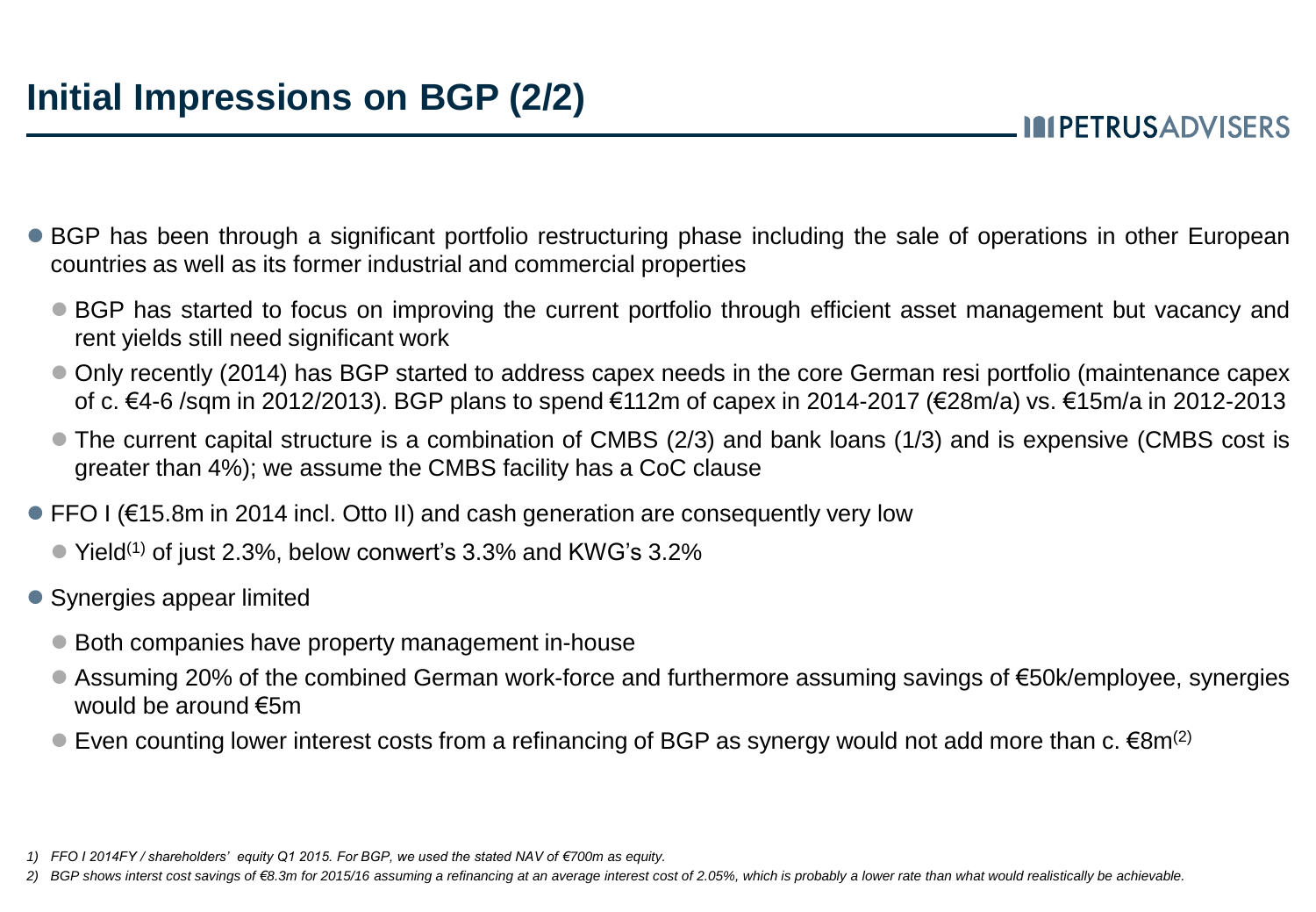**IMPETRUSADVISERS** 

- conwert can issue up to 42.7m new shares (50% of shares issued) without an EGM
	- Assuming a capital increase at price of €10.0/share this represents a potential source of funds of c. €427m
	- Underwriting risk of such capital increase is very substantial
- The company also holds approximately 1.6m treasury shares which if sold at the same price (€10.0 per share) would contribute another €16m
- Bridge financing will be required for this acquisition (assuming the CMBS program will have to be refinanced); this comes on top to a bridge into a potential bond for the refinancing of the existing conwert business
- Assuming an acquisition slightly above GAV ( $\epsilon$ 1.15 1.2bn)<sup>(1)</sup> and even before any transaction costs and debt penalties, this implies a need to increase LTV or an EGM to approve a larger capital increase
- Execution risk of such financing will be very high
	- Apart from typical financing issues, our legal advisers believe it is impossible to register a capital increase (due to lack of registered Administrative Board members)
	- Furthermore, the Board members will likely be sued personally for irreparable damage inflicted on the company